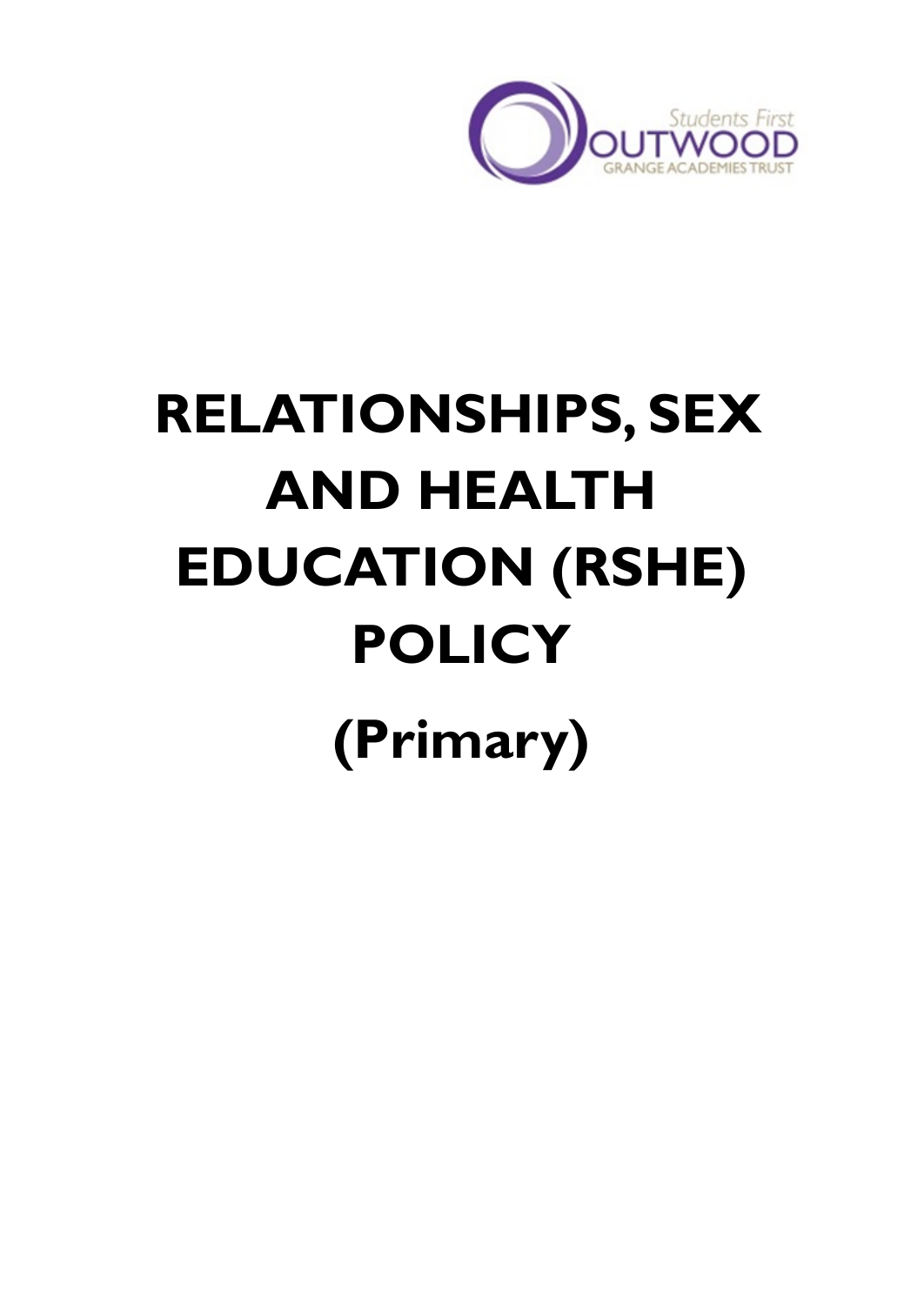| Document control table     |      |  |                                                |                   |  |  |
|----------------------------|------|--|------------------------------------------------|-------------------|--|--|
| Document title:            |      |  | Relationships, Sex and Health Education Policy |                   |  |  |
| Author (name & job title): |      |  | Alyson Million - Principal                     |                   |  |  |
|                            |      |  | Donna Burnett - Principal                      |                   |  |  |
| Version number:            |      |  | V <sub>2</sub>                                 |                   |  |  |
| Date approved:             |      |  | <b>March 2022</b>                              |                   |  |  |
| Approved by:               |      |  | Finance and Resource Committee - OGAT Board    |                   |  |  |
| Date of review:            |      |  | <b>March 2023</b>                              |                   |  |  |
| Document History           |      |  |                                                |                   |  |  |
| Version                    | Date |  | Author                                         | Note of revisions |  |  |
|                            |      |  |                                                |                   |  |  |
|                            |      |  |                                                |                   |  |  |
|                            |      |  |                                                |                   |  |  |
|                            |      |  |                                                |                   |  |  |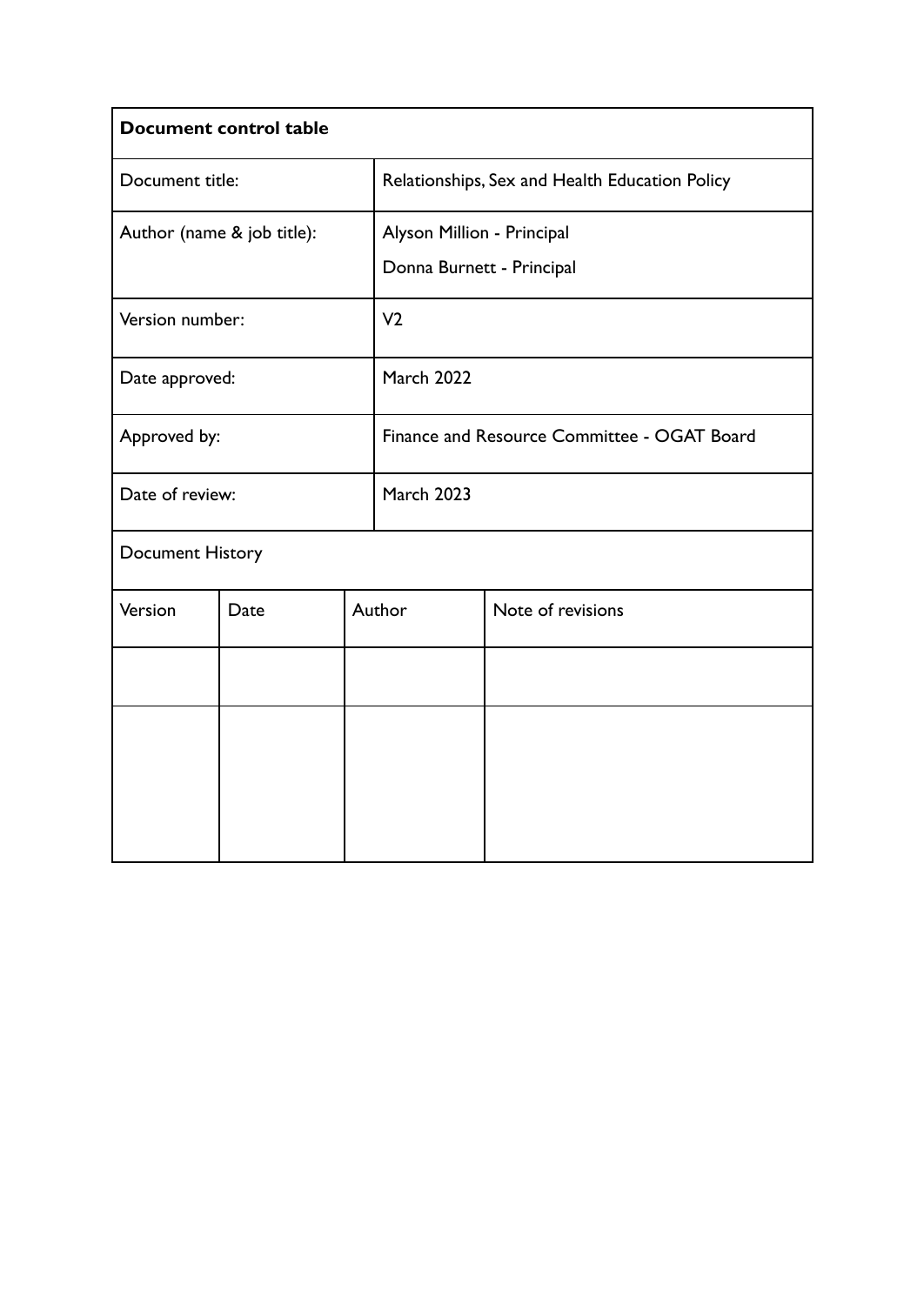# **Introduction**

Relationships Education, Relationships and Sex Education and Health Education at all academies within Outwood Grange Academies Trust addresses the following problems:

- The UK has the highest teenage birth rate in western europe;
- The rate is highest in the most economically disadvantaged communities and amongst the most vulnerable young people;
- More than half of under 16s use no form of contraception the first time they have sex;
- Early sexual experiences tend to be linked to risky behaviour with alcohol and other drugs;
- Lack of knowledge and media pressures are often cited as explanations for the number of teenage pregnancies;
- Increased risks of sexting which affects young people the most;
- Risks associated with social media and young people being contacted by strangers.

The following policy (which replaces any previous RSE policies) is an integral part of the general package of policies relating to student health and well-being, and particularly the associated policies for drugs, alcohol and tobacco education.

It is also to be read in conjunction with both the Safeguarding Children policy including child protection procedures and the Trust's confidentiality policy.

# **Context, including national and local policy and legislation**

This policy supports a whole academy approach to Relationships, Sex and Health Education (RSHE) in the curriculum, and throughout the life of the school and its community. It is consistent with current legislative frameworks and guidance. The focus is on teaching the fundamental building blocks and characteristics of positive relationships, with particular reference to friendships, family relationships and relationships with other children and with adults. (Stat guidance). These concepts will then be further developed in Secondary education to provide children with the skills, knowledge and understanding that they need to be well-informed adults.

Pupils need knowledge that will enable them to make informed decisions about their wellbeing, health and relationships. We are committed to promoting the health and wellbeing of pupils and of the whole school community, and fully recognise the important cyclical relationship between physical and mental wellbeing and learning.

At Outwood Grange Academies Trust we believe that effective relationship and sex education is essential if young people are to make responsible and well informed decisions about their lives. It should not be delivered in isolation but should be firmly rooted within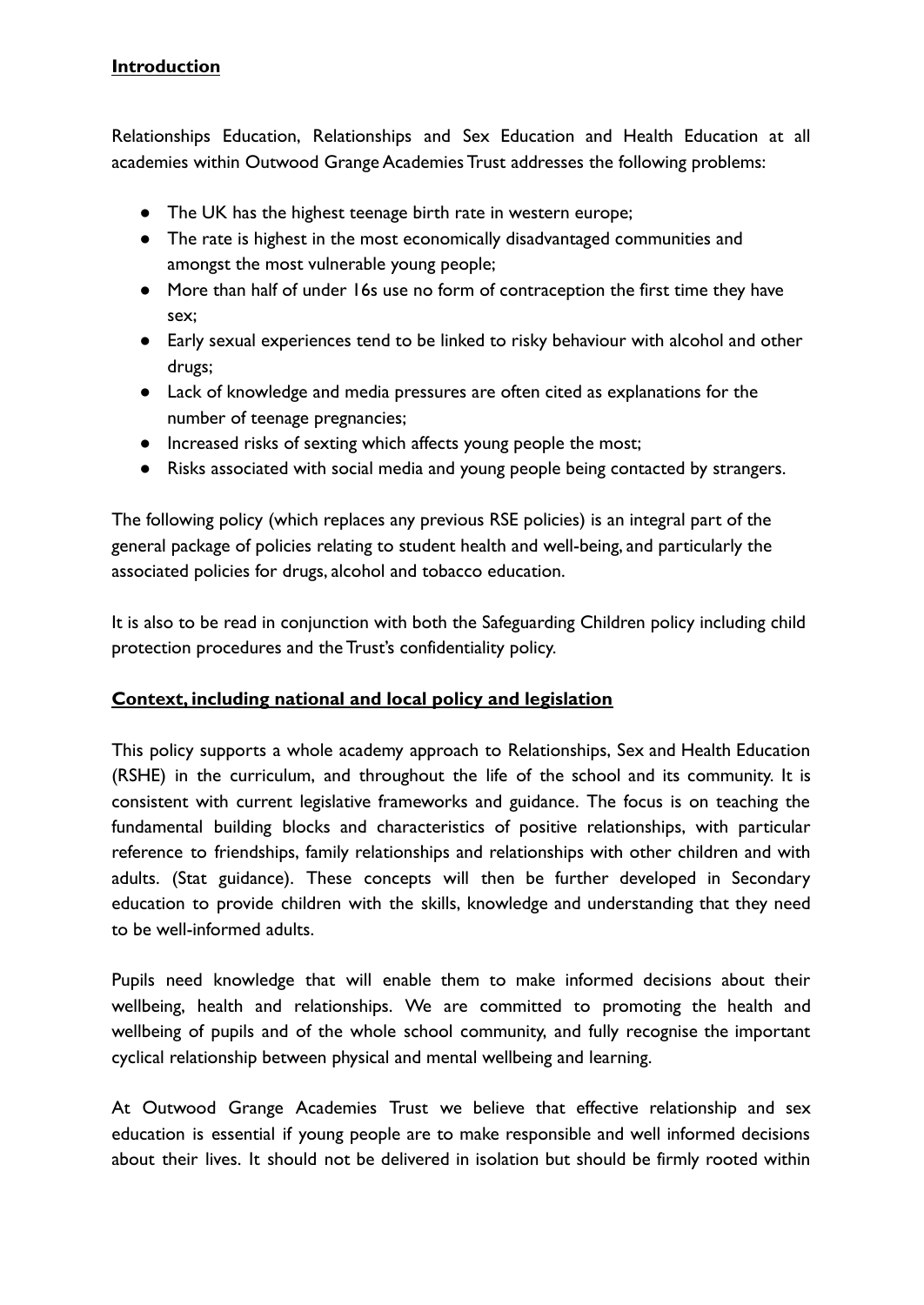the framework for PSHE and the National Curriculum, which are part of the Trust's desire to put Students First and raise standards and expectations for all.

The Relationships Education, Relationships and Sex Education and Health Education (England) Regulations 2019, made under sections 34 and 35 of the Children and Social Work Act 2017, make Relationships Education compulsory for all pupils receiving primary education. They also make Health Education compulsory in all schools except independent schools.

# **National Curriculum**

The National Curriculum states that all schools must provide a curriculum that is broadly based, balanced and meets the needs of all pupils. It must also:

- Promote the spiritual, moral, cultural, mental and physical development of pupils at the school and of society, and
- Prepare pupils at the school for the opportunities, responsibilities and experiences of later life.

Relationships Education, RSE and Health Education complements several national curriculum subjects, and opportunities are identified to draw links between the subjects and integrate teaching where appropriate.

At key stages 1 and 2, the national curriculum for science includes teaching about the main external parts of the body and changes to the human body as it grows from birth to old age, including puberty, pregnancy and childbirth.

Key focus areas:

At KS1 students are taught:

- to recognise and compare the main external parts of the bodies of humans and other animals;
- that humans and other animals can produce offspring and that these offspring grow into adults;
- about the senses that enable humans and other animals to be aware of the world around them.

At KS2 students should be taught:

- that the life processes common to humans and other animals include nutrition, movement, growth and reproduction;
- that the life processes common to plants include growth, nutrition and reproduction;
- to make links between life processes in familiar animals and plants and the environments in which they are found.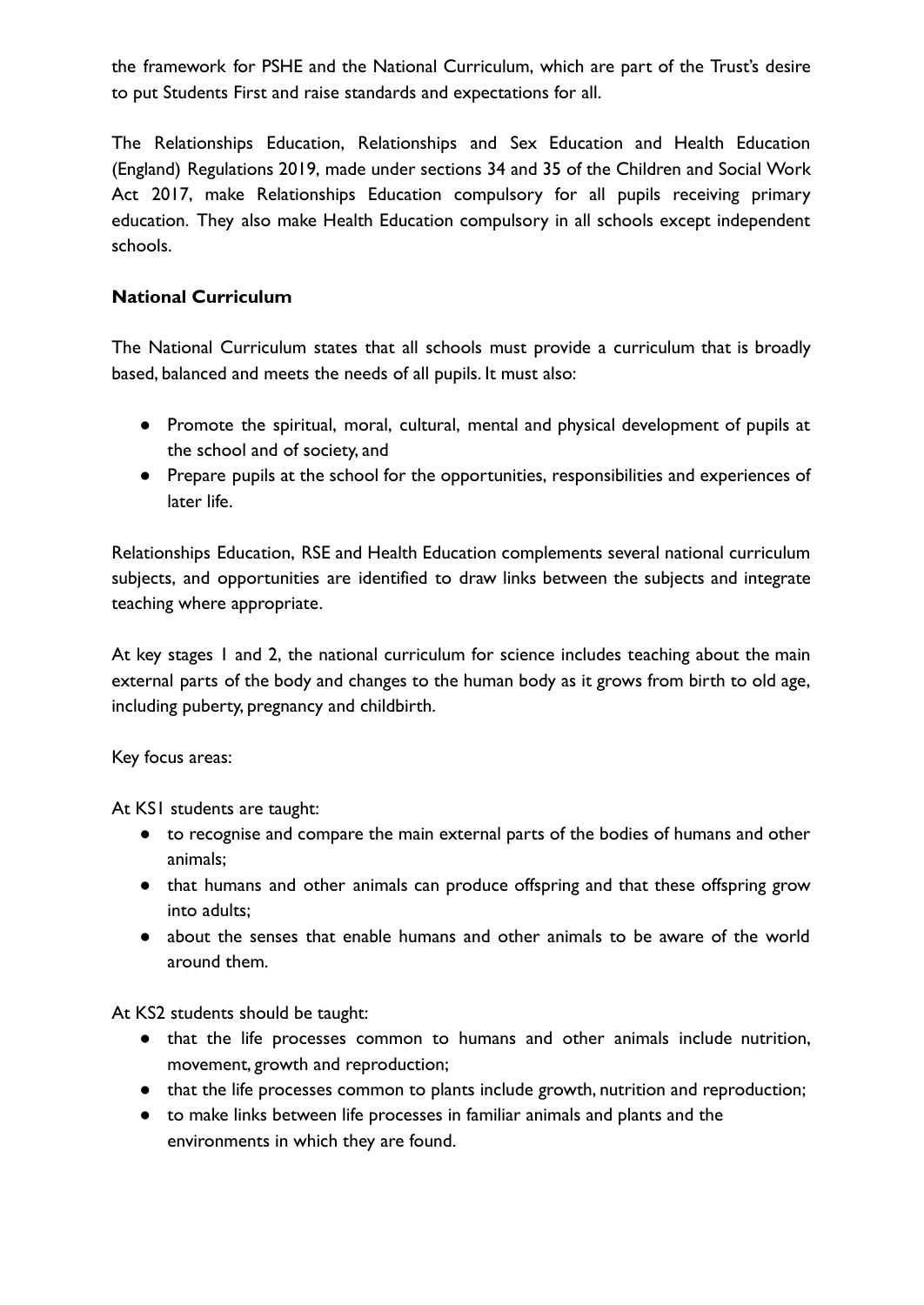# **General Aims**

Our approach to Relationships, Sex Education and Health Education (RSHE), consists of a comprehensive and developmental programme of teaching and learning, which is delivered in a context where the health and wellbeing of pupils and of the whole school community are actively promoted. Our teaching programme has a positive influence on the ethos, learning and relationships throughout the school. It is central to our values and to achieving our school's stated aims and objectives.

Our RSHE programme helps pupils to develop the knowledge, understanding, skills and attitudes they need to live confident, healthy, independent lives now and in the future, as individuals, parents/carers, workers and members of society. It is embedded within the wider learning offered by the school to ensure that pupils experience positive relationships with adults and with each other and feel valued, and that those who are most vulnerable are identified and supported. Pupils are encouraged to take part in a wide range of activities and experiences across and beyond the curriculum, contributing fully to the life of our school and community.

# **RSHE delivery**

#### **Curriculum organisation**

The RSHE programme is embedded across the academy through developing opportunities to draw links between the subjects and integrate teaching where appropriate. This programme complements existing national curriculum subjects through our whole school approach to health and well-being. It also covers e-safety and the content reflects the different and escalating risks that young people face as they get older. This is delivered through a variety of opportunities including:

- Time to... sessions
- Theme Days or Weeks
- Diploma Weeks
- school ethos
- small group work
- cross curricular links
- assemblies
- residential trips

#### **Focus Week**

Our approach to delivering Relationships, Sex and Health Education includes a whole school focus week. This reflects the importance we place on this content and the consistency and progression of what is taught.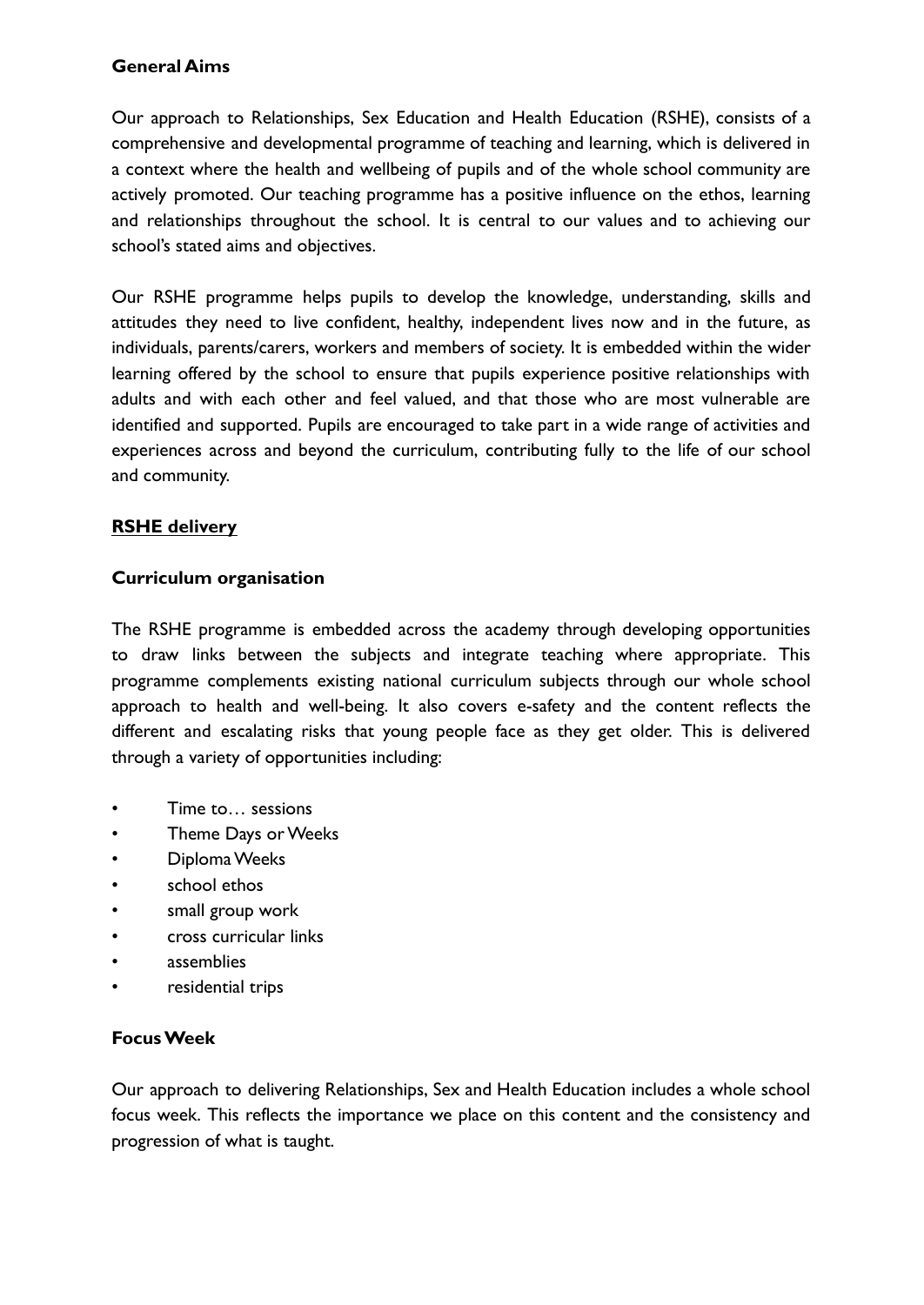The table below, demonstrates an approach that introduces and then revisits learning opportunities at a deeper and more complex level in each year group, emphasising and embedding the essential skills and attributes they need to manage their lives, both now and in the future.

| $(YI)$ My<br><b>Family</b>                                                                                                                                                               | $(Y2)$ Our<br><b>Families</b>                                                                                                                                                                                                                                                                                                             | (Y3)<br><b>Different</b><br><b>Families</b>                                                                                                                                                                                                                                                                                                                                                                                                          | (Y4)<br><b>Family</b><br>Commitm<br>ents                                                                                                                                                                                                                                                                                                                                                                                                                                                         | (Y5)<br><b>Families</b><br>and Laws                                                                                                                                                                                                                                                                                                                                                                                                                                                                                                       | (Y6)<br><b>Families</b><br>and<br><b>Cultural</b><br><b>Differences</b>                                                                                                                                                                                                                                                                                                                                                                                                                                                                                                                            | $(YI)$ My<br><b>Family</b>                                                                                                                                                               |
|------------------------------------------------------------------------------------------------------------------------------------------------------------------------------------------|-------------------------------------------------------------------------------------------------------------------------------------------------------------------------------------------------------------------------------------------------------------------------------------------------------------------------------------------|------------------------------------------------------------------------------------------------------------------------------------------------------------------------------------------------------------------------------------------------------------------------------------------------------------------------------------------------------------------------------------------------------------------------------------------------------|--------------------------------------------------------------------------------------------------------------------------------------------------------------------------------------------------------------------------------------------------------------------------------------------------------------------------------------------------------------------------------------------------------------------------------------------------------------------------------------------------|-------------------------------------------------------------------------------------------------------------------------------------------------------------------------------------------------------------------------------------------------------------------------------------------------------------------------------------------------------------------------------------------------------------------------------------------------------------------------------------------------------------------------------------------|----------------------------------------------------------------------------------------------------------------------------------------------------------------------------------------------------------------------------------------------------------------------------------------------------------------------------------------------------------------------------------------------------------------------------------------------------------------------------------------------------------------------------------------------------------------------------------------------------|------------------------------------------------------------------------------------------------------------------------------------------------------------------------------------------|
| LO: To talk<br>about my<br>family and<br>why it is<br>important.<br><b>Key Ideas:</b><br>To identify<br>my own<br>family.<br>To talk about<br>why my<br>family is<br>important to<br>me. | LO: To be<br>aware that<br>different<br>people have<br>different<br>types of<br>families.<br><b>Key Ideas:</b><br>То<br>understand<br>and identify<br>family values.<br>To recognise<br>that not all<br>families look<br>the same.<br>To realise<br>that even<br>that families<br>look<br>different,<br>they share<br>the same<br>values. | LO: To<br>understand<br>the value and<br>security of a<br>family,<br>regardless of<br>what it looks<br>like.<br><b>Key Ideas:</b><br>To identify<br>and<br>understand<br>key family<br>values.<br>To recognise<br>the security<br>that should<br>be provided<br>by a family.<br>To identify<br>different<br>family<br>structures<br>and the roles<br>within these.<br>To know the<br>importance<br>of equality<br>and not<br>gender<br>stereotyping. | LO: To<br>recognise<br>types of<br>commitment<br>s between<br>families and<br>understand<br>the concept<br>of marriage.<br>Key Ideas:<br>To identify<br>and<br>understand<br>key family<br>values and<br>the security<br>provided by<br>these.<br>To identify<br>some less<br>common<br>family<br>structures<br>and identify<br>equality,<br>roles and not<br>gender<br>stereotyping<br>within these.<br>To know<br>about the<br>different<br>types of<br>commitment<br>made within<br>families. | $LO:$ To<br>recognise<br>types of<br>commitment<br>between<br>families and<br>understand<br>the concept<br>and legalities<br>of marriage.<br><b>Key Ideas:</b><br>To identify<br>some less<br>common<br>family<br>structures<br>and identify<br>equality,<br>roles and not<br>gender<br>stereotyping<br>within these.<br>To know<br>about the<br>different<br>types of<br>commitment<br>made within<br>families.<br>To recognise<br>some of the<br>laws around<br>different<br>types of<br>commitment<br>s and<br>marriages in<br>the UK. | LO: To<br>recognise<br>types of<br>commitment<br>between<br>families and<br>understand<br>the concept<br>and legalities<br>of marriage<br>in different<br>cultures.<br><b>Key Ideas:</b><br>To recognise<br>some of the<br>laws around<br>different<br>types of<br>commitment<br>s and<br>marriages in<br>the UK.<br>To<br>understand<br>how some of<br>these laws<br>may differ in<br>other<br>cultures.<br>To give my<br>opinion on<br>some of<br>these<br>differences.<br>To identify<br>which of<br>these<br>differences<br>are not<br>considered<br>as acceptable<br>under UK<br>law and why. | LO: To talk<br>about my<br>family and<br>why it is<br>important.<br><b>Key Ideas:</b><br>To identify<br>my own<br>family.<br>To talk about<br>why my<br>family is<br>important to<br>me. |
| $(YI)$ My<br><b>Friends</b>                                                                                                                                                              | $(Y2)$ Good<br><b>Friends</b>                                                                                                                                                                                                                                                                                                             | (Y3)<br><b>Staying</b><br><b>Friends</b>                                                                                                                                                                                                                                                                                                                                                                                                             | (Y4) Fixing<br><b>Friendships</b>                                                                                                                                                                                                                                                                                                                                                                                                                                                                | (Y5)<br><b>Trusting</b><br><b>Friends</b>                                                                                                                                                                                                                                                                                                                                                                                                                                                                                                 | (Y6)<br><b>Healthy</b><br><b>Friendships</b>                                                                                                                                                                                                                                                                                                                                                                                                                                                                                                                                                       | $(YI)$ My<br><b>Friends</b>                                                                                                                                                              |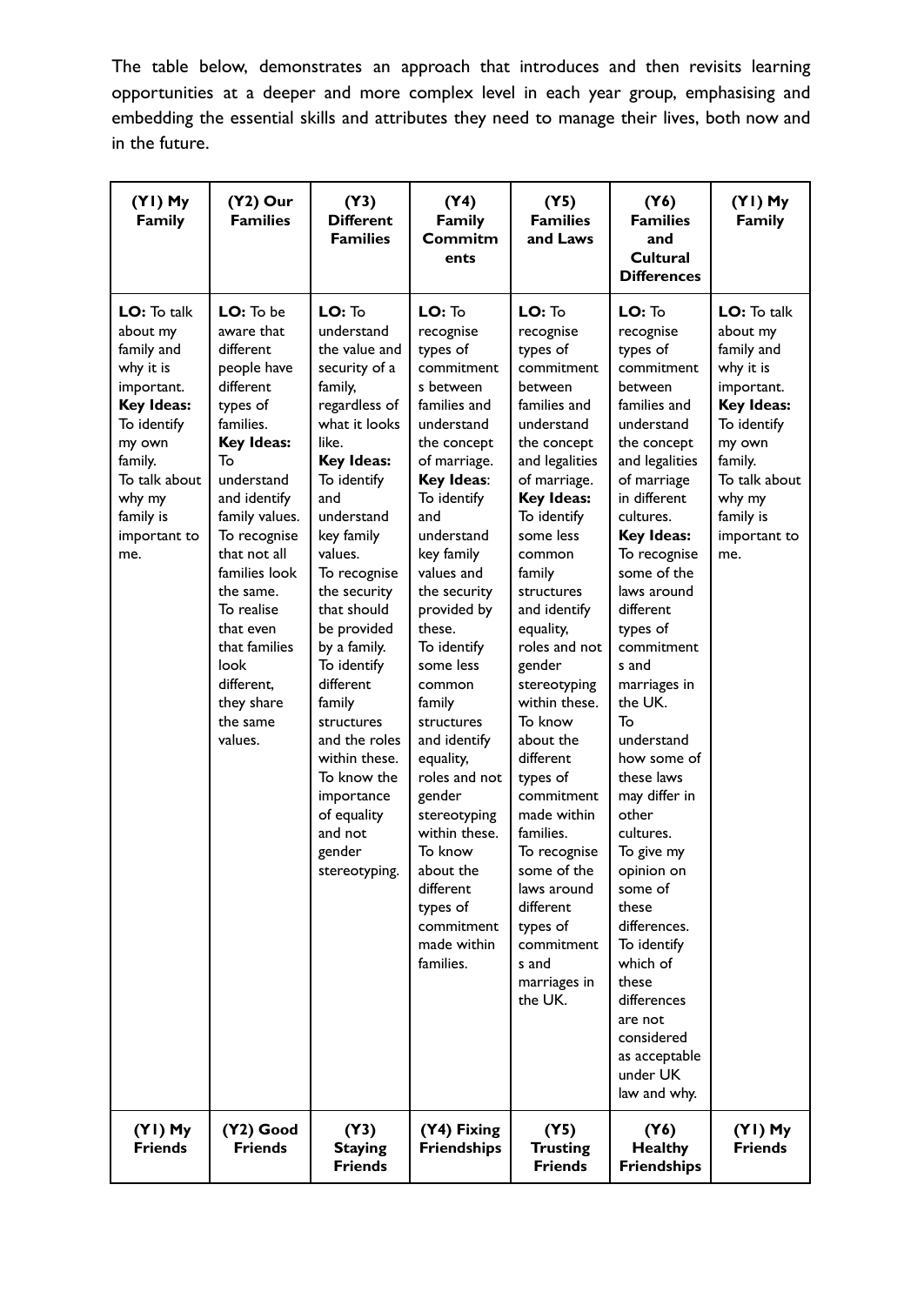| LO: To<br>recognise<br>who my<br>friends are.<br><b>Key Ideas:</b><br>To describe<br>and talk<br>about my<br>own friends.<br>To start to<br>understand<br>what makes<br>a good<br>friend.     | LO: To<br>identify what<br>makes a<br>good friend.<br><b>Key Ideas:</b><br>To talk about<br>and describe<br>my own<br>friends and<br>their<br>qualities.<br>То<br>understand<br>what<br>qualities a<br>good friend<br>should /<br>should not<br>have. | LO: To<br>identify<br>problems in<br>friendships<br>and know<br>that these<br>can be<br>resolved.<br><b>Key Ideas:</b><br>То<br>understand<br>what<br>qualities a<br>good friend<br>should /<br>should not<br>have.<br>To realise<br>that<br>sometimes<br>friends fall<br>out and<br>know some<br>basic<br>strategies for<br>dealing with<br>this. | LO: To<br>identify<br>problems in<br>friendships<br>and know<br>strategies to<br>resolve<br>these.<br><b>Key Ideas:</b><br>То<br>understand<br>that<br>sometimes<br>friends have<br>disagreement<br>s and that<br>these can be<br>resolved.<br>To be<br>confident in<br>some<br>strategies for<br>resolving<br>conflicts<br>within<br>friendships. | LO: To<br>know how<br>to<br>confidently<br>deal with<br>problems in<br>friendships,<br>including<br>issues with<br>trust.<br><b>Key Ideas:</b><br>To be<br>confident in<br>some<br>strategies for<br>resolving<br>conflicts<br>within<br>friendships.<br>То<br>understand<br>the<br>importance<br>of respect<br>and trust<br>within a<br>friendship. | LO: To<br>know how<br>to<br>confidently<br>deal with a<br>variety of<br>problems in<br>friendships.<br><b>Key Ideas:</b><br>To be<br>confident in<br>a range of<br>strategies to<br>resolve<br>conflicts<br>within<br>friendships.<br>To know<br>what respect<br>within a<br>friendship<br>looks and<br>feels like.<br>To know<br>what trust<br>within a<br>friendship<br>looks and<br>feels like.<br>To recognise<br>when a<br>friendship<br>has become<br>unhealthy<br>and have<br>strategies for<br>breaking<br>away from<br>this. | LO: To<br>recognise<br>who my<br>friends are.<br><b>Key Ideas:</b><br>To describe<br>and talk<br>about my<br>own friends.<br>To start to<br>understand<br>what makes<br>a good<br>friend.     |
|-----------------------------------------------------------------------------------------------------------------------------------------------------------------------------------------------|-------------------------------------------------------------------------------------------------------------------------------------------------------------------------------------------------------------------------------------------------------|----------------------------------------------------------------------------------------------------------------------------------------------------------------------------------------------------------------------------------------------------------------------------------------------------------------------------------------------------|----------------------------------------------------------------------------------------------------------------------------------------------------------------------------------------------------------------------------------------------------------------------------------------------------------------------------------------------------|------------------------------------------------------------------------------------------------------------------------------------------------------------------------------------------------------------------------------------------------------------------------------------------------------------------------------------------------------|---------------------------------------------------------------------------------------------------------------------------------------------------------------------------------------------------------------------------------------------------------------------------------------------------------------------------------------------------------------------------------------------------------------------------------------------------------------------------------------------------------------------------------------|-----------------------------------------------------------------------------------------------------------------------------------------------------------------------------------------------|
| (YI) Babies<br>and Adults                                                                                                                                                                     | (Y2) Young<br>to Old                                                                                                                                                                                                                                  | (Y3) Boys<br>and Girls                                                                                                                                                                                                                                                                                                                             | (Y4) Body<br><b>Changes</b>                                                                                                                                                                                                                                                                                                                        | (Y5)<br>Changing<br><b>Bodies and</b><br><b>Emotions</b>                                                                                                                                                                                                                                                                                             | (Y6)<br>Pregnancy<br>and<br>Conceptio<br>n                                                                                                                                                                                                                                                                                                                                                                                                                                                                                            | (YI) Babies<br>and Adults                                                                                                                                                                     |
| LO: To<br>understand<br>that all<br>animals<br>(including<br>humans)<br>have babies<br>that grow<br>into adults.<br><b>Key Ideas:</b><br>To know that<br>all animals<br>produce<br>offspring. | LO: To<br>recognise<br>and order<br>the key<br>phases of the<br>human<br>lifecycle.<br><b>Key Ideas:</b><br>To be able to<br>order the<br>stages of the<br>human life<br>cycle.<br>To identify                                                        | LO: To<br>recognise<br>the physical<br>differences<br>between<br>males and<br>females.<br><b>Key Ideas:</b><br>To identify<br>the<br>similarities<br>and<br>differences<br>between                                                                                                                                                                 | LO: To<br>recognise<br>how my<br>body<br>changes as I<br>become an<br>adult.<br><b>Key Ideas:</b><br>To identify<br>the physical<br>changes that<br>happen to<br>males and<br>females                                                                                                                                                              | LO: To<br>recognise<br>how my<br>body and my<br>feelings<br>changes as I<br>become an<br>adult.<br><b>Key Ideas:</b><br>То<br>confidently<br>talk about<br>the physical<br>changes that                                                                                                                                                              | LO: To<br>understand<br>basic facts<br>about<br>pregnancy<br>and<br>conception.<br><b>Key Ideas:</b><br>To<br>understand<br>that most<br>babies are<br>made<br>through                                                                                                                                                                                                                                                                                                                                                                | LO: To<br>understand<br>that all<br>animals<br>(including<br>humans)<br>have babies<br>that grow<br>into adults.<br><b>Key Ideas:</b><br>To know that<br>all animals<br>produce<br>offspring. |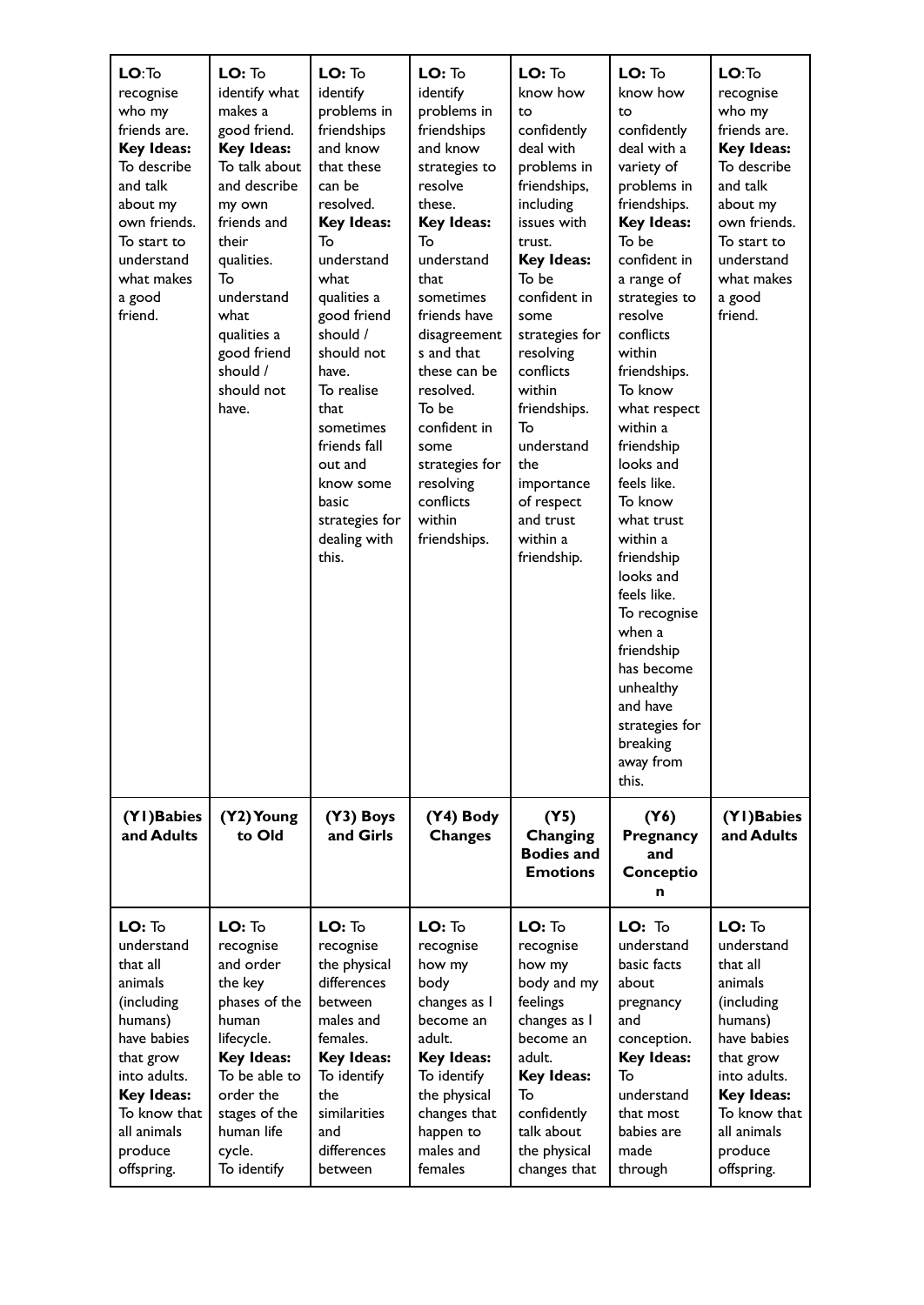| To<br>understand<br>human's<br>that babies<br>grow into<br>appearance<br>adults.<br>and age. | some of the<br>male and<br>changes to a<br>female baby's<br>bodies.<br>Τo<br>confidently<br>as they grow<br>use scientific<br>vocabulary<br>to describe<br>male and<br>female body<br>parts. | during<br>puberty.<br>То<br>confidently<br>ask<br>questions<br>about<br>changes that<br>will happen<br>to my body,<br>using the<br>correct<br>scientific<br>terminology. | happen to<br>males and<br>females<br>during<br>puberty.<br>То<br>understand<br>the process<br>of<br>menstruation<br>To recognise<br>some of the<br>emotional<br>changes and<br>feelings that<br>may occur<br>during<br>puberty. | sexual<br>intercourse<br>and be aware<br>of the basic<br>facts around<br>what this<br>involves,<br>including<br>that<br>conception<br>can be<br>prevented.<br>To recognise<br>that there<br>are other<br>scientific<br>ways of<br>having babies<br>for couples<br>who are<br>unable to do<br>this naturally.<br>To know<br>some of the<br>key changes<br>that happen<br>to a woman's<br>body during<br>pregnancy.<br>To know<br>how babies<br>are born. | To<br>understand<br>that babies<br>grow into<br>adults. |
|----------------------------------------------------------------------------------------------|----------------------------------------------------------------------------------------------------------------------------------------------------------------------------------------------|--------------------------------------------------------------------------------------------------------------------------------------------------------------------------|---------------------------------------------------------------------------------------------------------------------------------------------------------------------------------------------------------------------------------|---------------------------------------------------------------------------------------------------------------------------------------------------------------------------------------------------------------------------------------------------------------------------------------------------------------------------------------------------------------------------------------------------------------------------------------------------------|---------------------------------------------------------|
|----------------------------------------------------------------------------------------------|----------------------------------------------------------------------------------------------------------------------------------------------------------------------------------------------|--------------------------------------------------------------------------------------------------------------------------------------------------------------------------|---------------------------------------------------------------------------------------------------------------------------------------------------------------------------------------------------------------------------------|---------------------------------------------------------------------------------------------------------------------------------------------------------------------------------------------------------------------------------------------------------------------------------------------------------------------------------------------------------------------------------------------------------------------------------------------------------|---------------------------------------------------------|

#### **Learning environment and expectations**

Staff are careful to ensure their personal beliefs and attitudes do not influence the teaching of RSHE. There are clear parameters as to what will be taught in a whole-class setting, and what will be dealt with on an individual basis.

If pupils are to benefit fully from a Relationships, Sex and Health Education programme, they need to be confident speakers, good listeners and effective, sensitive communicators who are conscious of the impact of their words on others.. When the needs of pupils are analysed, of overriding importance are two key areas: they need to feel safe and be safe. Staff aim to create a safe and relaxed environment in which they do not feel embarrassed or anxious about unexpected questions or comments from the pupils. They also reduce the possibility of inappropriate behaviour, while also ensuring that help, support and guidance are signposted for students. And if disclosures are made they are dealt with in line with the safeguarding policy.

We recognise that an interactive approach to RSHE will better develop the skills of our pupils, and also that it is more likely to meet their needs. We involve pupils in the evaluation and development of their Relationships, Sex and Health Education in ways appropriate to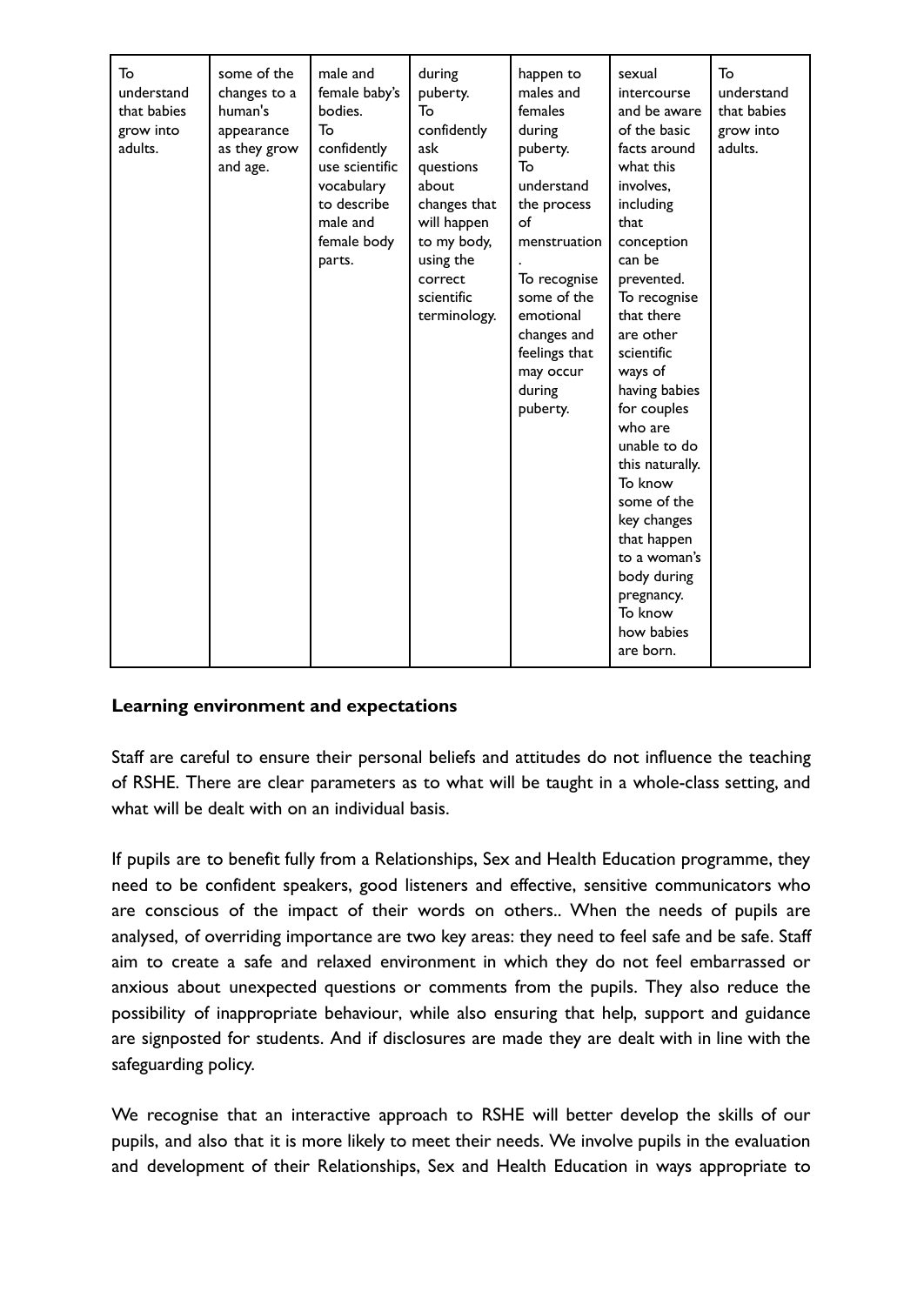their age such as verbal feedback, questionaires, online surveys and informal discussions with class teachers and SLT.

#### **Answering questions**

We acknowledge that sensitive and potentially difficult issues will arise in Relationships, Sex and Health Education as pupils will naturally share information and ask questions. When spontaneous discussion arises, it is guided in a way that reflects the stated school aims and curriculum content for Relationships, Sex and Health Education. As a first principle, we answer questions relating to taught, planned curriculum for that age group to the whole class. We answer questions relating to areas beyond the taught, planned curriculum for that age group, in a sensitive and age appropriate way, only to the pupil or pupils who have asked the question. If a member of staff is uncertain about the answer to a question, or indeed whether they should answer it, they will seek guidance from the PSHE lead/ Designated Safeguarding leads. Questions may be referred to parents/carers if it is not appropriate to answer them in school. We may use a question box where questions may be asked anonymously.

When answering questions, we ensure that sharing personal information by adults, pupils or their families is discouraged. Where a question or comment from a pupil in the classroom indicates the possibilities of abuse or risk of harm, or is something that is not age appropriate, teachers will pass this information to the designated safeguarding lead in line with school policy and procedures.

#### **Safeguarding and Child Protection**

The nature of PSHE means that pupils may disclose personal information that staff will respond to appropriately. The classroom is never a confidential place to talk, and that remains true in Relationships, Sex and Health Education. Pupils will be reminded that lessons are not a place to discuss their personal experiences and issues, or to ask others to do so. Any visitor to the classroom will be bound by the school's policy on confidentiality, regardless of whether they have, or their organisation has, a different policy. We will make sure visitors are aware of this, and make sure there are enough opportunities for pupils to access confidential support after the lesson if they need it.

Any information disclosed to a staff member or other responsible adult, which causes concern about the pupil's safety, will be communicated to the designated person as soon as possible, in line with our safeguarding and child protection policy. Relationships, Sex and Health Education plays a very important part in fulfilling the statutory duties all schools have to meet and the RSHE policy should be closely aligned to the school's safeguarding policy. This policy helps pupils to know and understand how to keep themselves and others safe, make informed decisions and manage risk and equips them with the knowledge and skills to get help if they need it. When teaching any sensitive issue, pupils may give cause for concern, and a link needs to be made with the pastoral system and safeguarding arrangements. All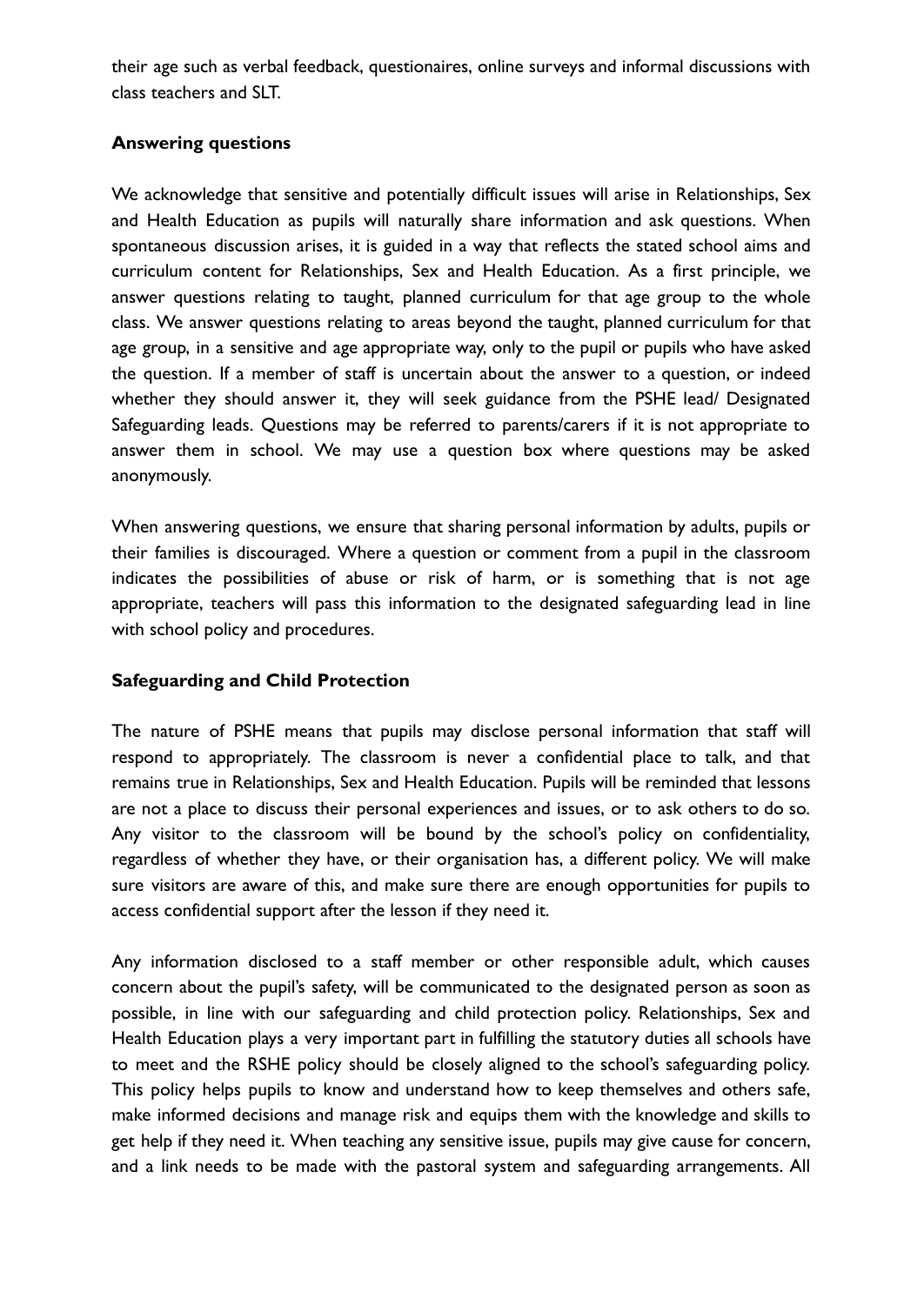adults involved in Relationships, Sex and Health Education delivery need to be aware of the pastoral system and safeguarding arrangements in place.

# **Parents/Carers**

The school recognises the key role that parents/carers fulfil in supporting their children through their personal development and the emotional and physical aspects of growing up. Therefore, we seek to work in partnership with parents/carers when planning and delivering Relationships, Sex and Health Education. We will keep parents/carers informed about all aspects of the RSHE curriculum, including when it is going to be delivered and provide access to resources and information being used in class and do everything to ensure that parents/carers are comfortable with the education provided to their children in school.

As there continues to be no right of withdrawal from any part of the national curriculum, as sex and realtionship education is compulsory in primary schools, parents only have a right to withdraw their child where aspects are taught that go beyond the national curriculum for science.

The Principal will invite parents for a detailed discussion, to ensure their wishes are understood, and will clarify the nature, purpose and benefits of this important information before granting the request.

# **Working with visitors and other external agencies**

Lessons will be delivered by the class teachers who know the children best, and who have developed strong relationships as well as being aware of individual needs.

However, when appropriate, we may use visits and visitors from external agencies or members of the community to support RSHE. This is an enrichment of our programme and not a substitute for our core provision which is based upon the strong relationships between teachers and pupils. It may be the case that the subject under discussion is better coming from an expert or experienced health professional who can challenge pupil's perceptions. When visitors are used to support the programme, the school's policy on the use of visitors will be used. A staff member will be present throughout these lessons. Visitors will be given a copy of this policy, and any other relevant policies, and expected to comply with the guidelines outlined within it.

Before involving visitors in any aspect of Relationships, Sex and Health Education, teachers will ensure that:

- the visitor understands the school's confidentiality policy, values and approach to the educational programme
- there is appropriate planning, preparatory and follow up work for the sessions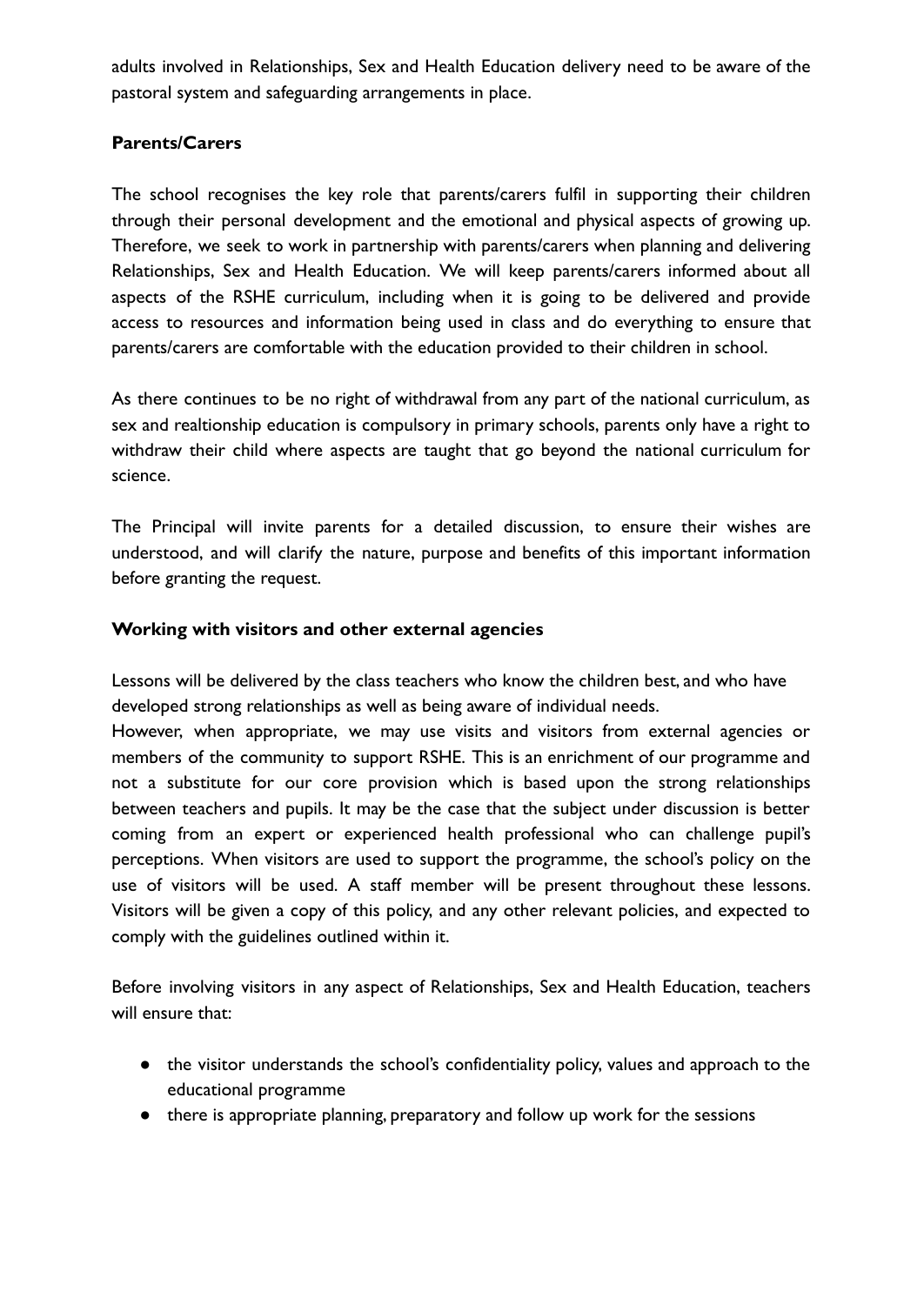- the visitor understands the emotional, intellectual, cultural, religious, social and ability level of the pupils involved, including where there may be a specific issue relating to child protection
- the teacher needs to be part of the experience in order for the pupils to value the lessons and to build on the pupils' learning after the session/s as well as answer any questions the pupils may subsequently have

# **Inclusion and equal opportunities**

All pupils, whatever their experience, background and identity, are entitled to quality Relationships, Sex and Health Education that helps them build confidence and a positive sense of self, and to stay healthy.All classes include pupils with different abilities and aptitudes, experiences and religious/cultural backgrounds, gender and sexual identities.To encourage pupils to participate in lessons, teachers will ensure content, approach, and use of inclusive language reflects the diversity of the school community, and helps each and every pupil to feel valued and included in the classroom.

We promote the needs and interests of all pupils, including those with SEND. The school's approaches to teaching and learning take into account the ability, age, readiness and cultural backgrounds of pupils to ensure all can access the full RSHE provision. We promote social learning and expect our pupils to show a high regard for the needs of others. Relationships, Sex and Health Education is an important vehicle for addressing both multicultural and gender issues and ensuring equal opportunities for all.

#### **Further Information**

#### **Complaints**

Parents/carers who have complaints or concerns regarding the Relationships, Sex and Health Education provision should contact the school to discuss their concerns and if necessary, follow the academy' complaints procedure

#### **Location and dissemination**

This policy document is freely available on request to the whole school community.A copy of the policy can be found on the school website.A physical copy of the policy is available from the school office.

#### **Policy relationship to other policies**

This policy links to the following OGAT policies:

- Child Safeguarding Policy
- Equality and Diversity Policy
- E-Safety Policy